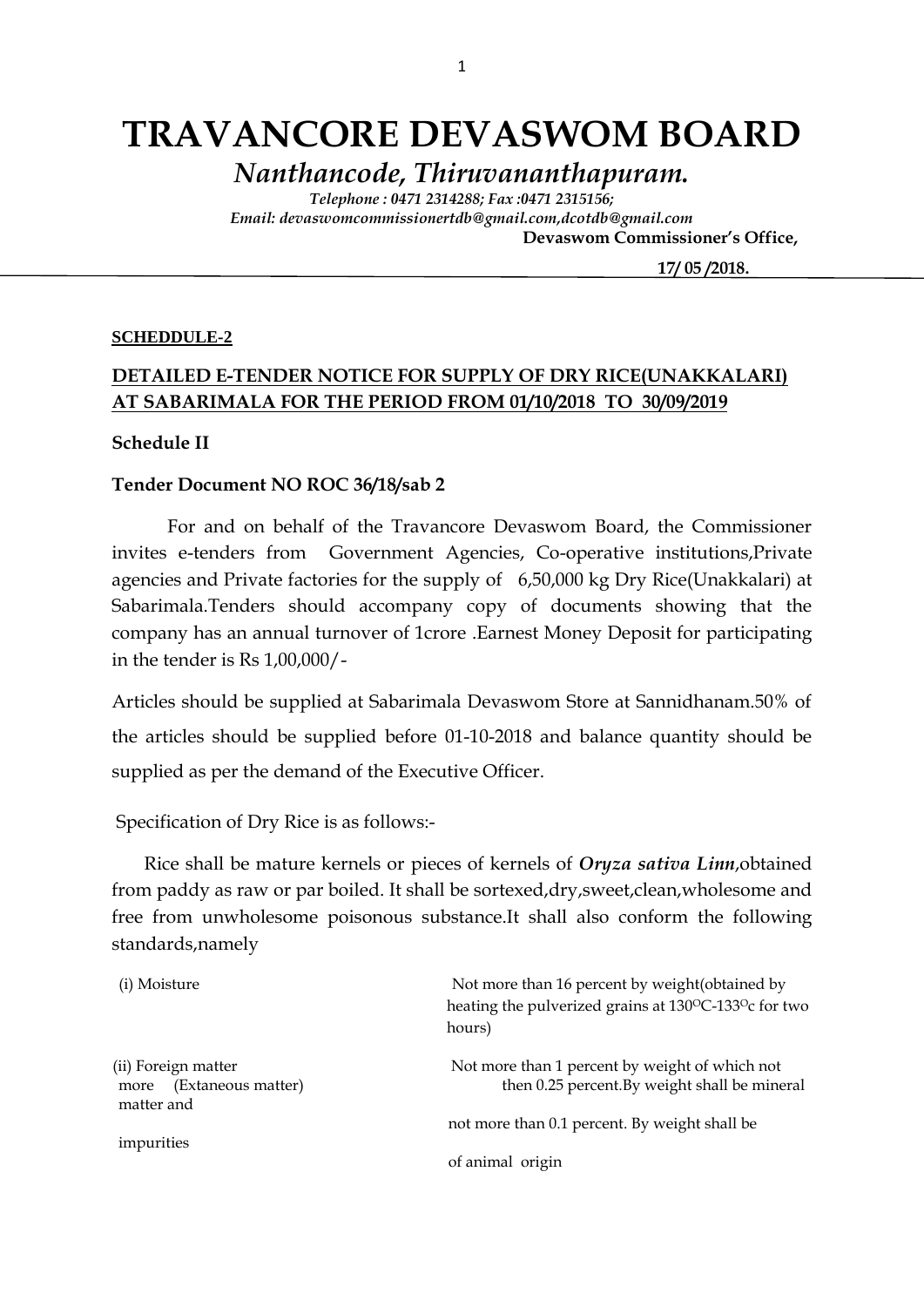| (iii) Damaged grains  | Not more than 5 percent by weight         |
|-----------------------|-------------------------------------------|
| (iv) Weevilled grains | Not more than 10 percent by count         |
| (v) Uric acid         | Not more than 100 mg per kilogram         |
| (vi) Aflatoxin        | Not more than 30 micro grams per kilogram |

 Provided that the total of foreign matter and damaged grains shall not exceed 6 percent by weight. Added colouring matter as well as dead and living insects should be absent.

## **GENERAL CONDITIONS**

- 1.1 The food items shall conform to the standards prescribed in Food Safety & Standards (Food Products Standards and Food Additives)Regulation,2011(REG:2.8.4).
- 1.2 The entire lot will be rejected if the above condition is violated and penal provision will be imposed as decided by the Commissioner of Food Safety, Kerala, to such violation.
- 1.3 The Supplier shall liable to be prosecuted under Food Safety &Standards,2006, if standard variations are noted from that prescribed under Food Safety & Standards Regulation 2011.
- 1.4 The Payment will be released only to those suppliers who supply raw materials which conform to the standards under Food Safety &Standards (Food Products Standards and Food Additives) Regulations,2011
- 1.5 The supplier should submit an Analysis Certificate from an accredited lab along with every lot supply
- 1.6 The supplier should have a valid **FBO/PFA/FPO/FSSAI** license issued by the competent authority.
- 1.7 The tenders submitted by the defaulters on earlier occasions in contract with the TRAVANCORE DEVASWOM BOARD will not be considered. The tenderer shall submit an affidavit along with the tender swearing that he is not a defaulter to the TRAVANCORE DEVASWOM BOARD on any earlier occasion.
- 1.8 The **DRY RICE**should be packed only in bags conforming to the standards of Food Safety and the name of the supplier and the month and year of packing should be mentioned on the bag. The bags should be of good quality and contain inner coating or having double layer so that **DRY**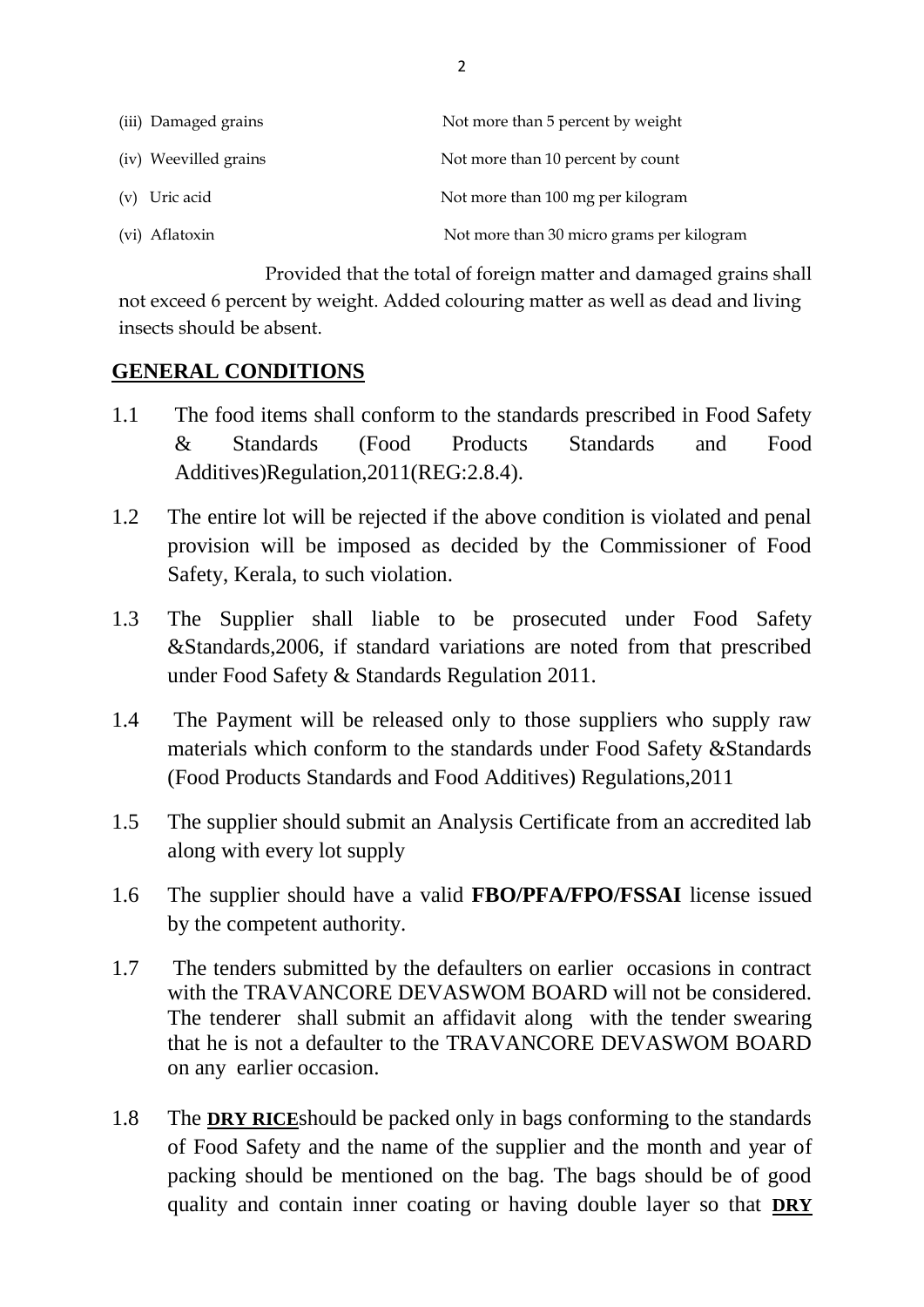**RICE** can be preserved for long period without any contamination and not affected by humidity.

- 1.9 The suppliers should furnish the weight of the lorry load from the Weigh Bridge situated at Pampa and also furnish the quality certificate from accredited analytical lab for each load in addition to our test at Pampa.
- 1.10 The payment will be made only for the weight of the article excluding the weight of the bag.
- 1.11. The rate quoted should be inclusive of taxes, freight up to respective designation, loading and unloading charges and all other expenses.
- 1.12. In case the contract is awarded, Bank Guarantee for an amount equivalent to 10% of the total value of the articles to be supplied and valid for one year will have to be produced as security for satisfactory fulfillment of the contract at the time of executing the Agreement.
- 1.13. Necessary agreement should be executed with the Devaswom Commissioner Travancore Devaswom Board within the stipulated time.
- 1.14. The Board reserves the right to apportion the quantity among the suppliers.
- 1.15. No compromise in the quality of the articles will be allowed. **In case , samples contains health hazardous elements like tetrazine ,stringent action will be taken against the firms submitting those samples, as recommended by the Commissioner of Food Safety, Kerala.**
- 1.16. The Tenders should be submitted through online on or before 11.00 A.M. on 05.06.2018. Tenders will be verified at 11.00 A.M. on 07.06.2018
- 1.17. The Tenderers should submit 4kg of samples on 07/06/2018 to the Office of the Devaswom Commissioner.
- 2.17. The Tenders submitted by defaulters in the previous years will not be considered.

1.18. The bidders should have the necessary portal enrolment with their own Digital Signature Certificate.

1.19. *If any tenderer withdraws from his tender before the expiry of the period fixed for keeping the rates firm for acceptance, the earnest money if,*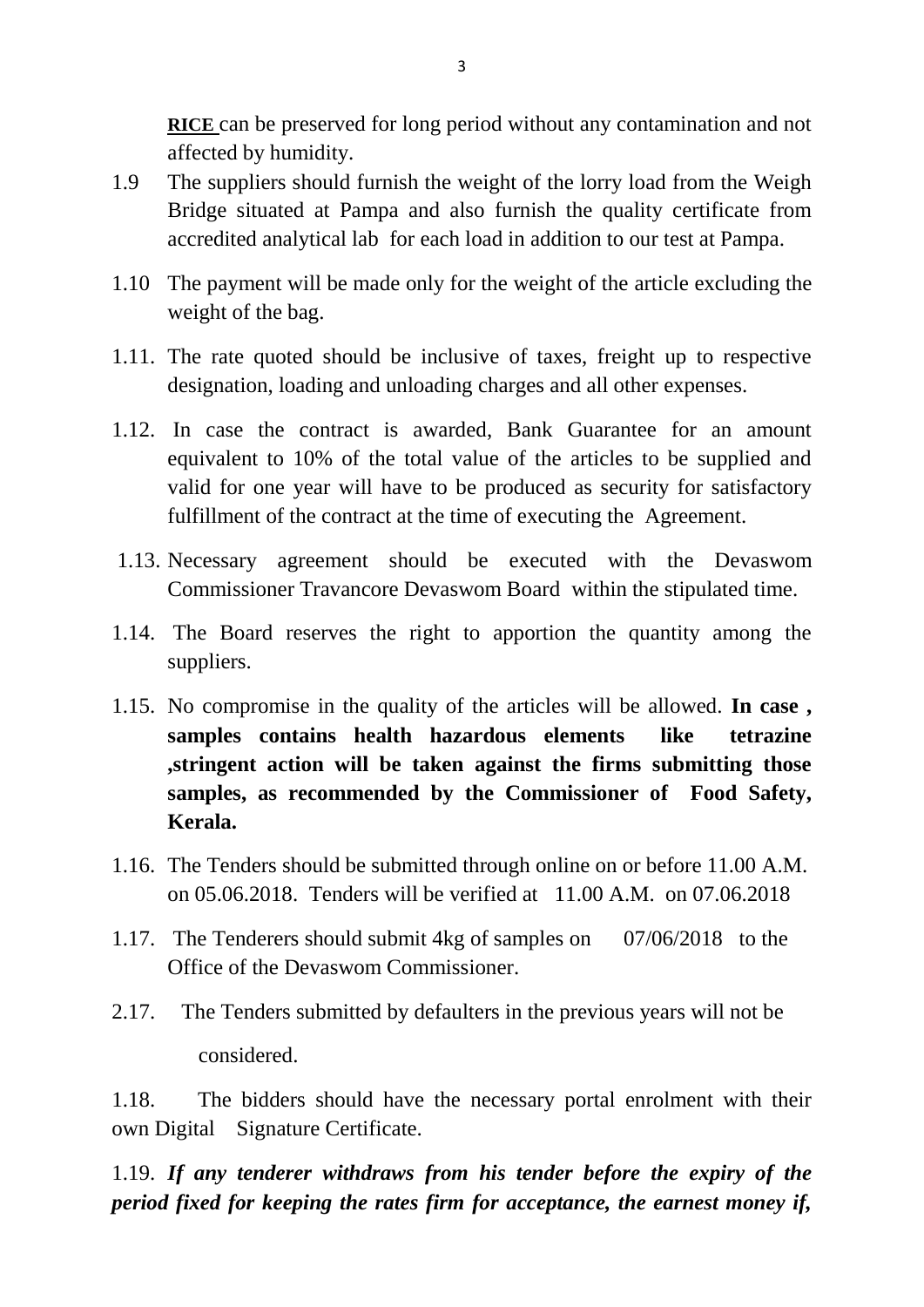*any, deposited by him will be forfeited to the Borad and such legal action taken against him as the Board think fit.*

*1.20. In cases where a successful tenderer, after having made partial supplies fails to fulfill the contract in full, all or any of the materials not supplied may at the discretion of the Board, be purchased by means of another tender/ quotation or by negotiation or from the next higher tenderer who had offered to supply already and the loss, if any, caused to the Board shall thereby together with such sum as may be fixed by the Board towards damages be recovered from the defaulting tenderer.*

*1.21. Any sum of money due and payable to the contractor (including security deposit returnable to him) under this contract may be appropriated by the Purchasing Officer or the Board or any other person authorized by the Board and set off against any claim of the Purchasing Officer or the Board for the payment of a sum of money arising out of or under any other contract made by the contractor with the Purchasing Officer or the Board or any other person authorized by the Board. Any sum of money due and payable to the successful tenderer or contractor from the Board shall be adjusted against any sum of money due to the Board from him under any other contract.*

## **2. DETAILS OF PRE-QUALIFICATION CRITERIA FOR THE TENDER, TIME AND SCHEDULE AND COST OF BIDDING DOCUMENT, EMD TO BE SUBMITTED BY THE BIDDER FOR PARTICIPATION IN THIS BID ARE GIVEN BELOW.**

- (a) Cost of tender document.-Rs100/- through online
- (b) Earnest Money Deposit –Rs 1,00,000/-(Rupees One Lakh only) through online
- (c) Tender Closing date : 05.06.2018 at 11.00 A.M
- (d) Tender Opening date: 07.06.2018 at 11.00 A.M
- (e) Mode of submission of tender :Tender should be submitted online in*'' www.etenders.kerala.gov.in''.*
- (f) Tender documents consisting of qualification information and eligibility criteria of bidders, Technical specification, schedule of quantities etc. are available in the web site **''www. etenders.kerala.gov.in''.**
- (g) Other details of tender documents will be available In the website**''www.etenders.kerala.gov.in''.**

### **3.DOCUMENTS TO BE FURNISHED ALONG WITH TENDER**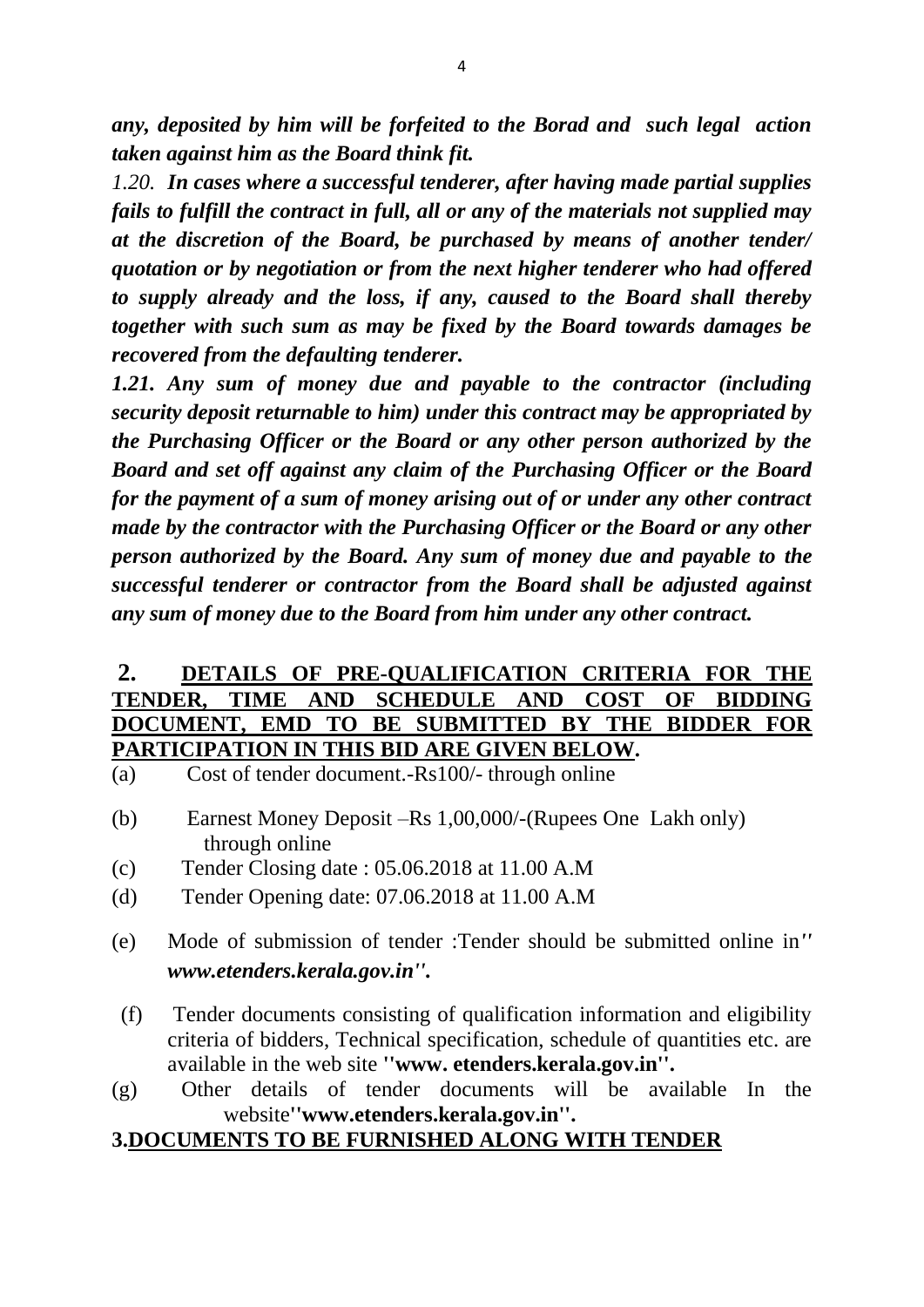*3.1 The* **DRY RICE** *Manufacturing Units should have proper valid license by the concerned authority for manufacturing/processing and storing of* **DRY RICE the copy** *of which will have to be furnished. In respect of Traders and processors a valid trading license as may be applicable for trading in DRY* **RICE***, a copy of which may be submitted.*

*3.2 Attested copy of the Audited Balance Sheet and Profit / Loss Account for past three years duly certified by a Chartered Accountant if it is a own manufacturing unit. In case of a leased unit, the above documents of both the entities i.e. the lessor and the lessee will have to be furnished. In respect of Traders and Processors the attested copy of the Balance Sheet and profit/*  Loss Account for the last three years duly certified by a Chartered *Accountant shall be submitted.*

*3.3 The applicants shall submit attested copy of the Income Tax returns of the last three years with a copy of a PAN card attested by authorized signatory.*

*3.4 Attested copy of Certificate of registration under Excise, VAT, State / Central SalesTax Act, Service Tax Act as applicable.*

- *3.5. Certificate showing the experience in the respective fields issued by the District level Officers of the Industries Department of the State Government.*
- *3.6. A Passport size photo of the proprietor or the managing authority along with three specimen signatures duly attested by a Gazetted Officer or Notary Public.*

*3.7 An affidavit on Rs 200 non judicial stamp paper and Notarized , regarding:*

*3.7(a). Not having been prosecuted for the violation rules / law under the Essential Commodities Act or any such others law or orders thereunder in any court of law.*

*3.7(b). Not having been black listed by any organization or Government for non-performance of contractual obligation.*

**3.8 In case of partnership firm or Co-operative or Corporate, the Dry Rice** *Manufacturing Units, Trading firms and processing units should furnish a copy of the partnership deed or byelaw or Memorandum as the case may be. In case of partnership firms the share holding pattern should be duly certified by the Chartered Accountant along with details such as name, age, education and experience of the partners. In case of Co operative / corporate body, copy of letter of authorization of the Chief Executive or the authorized person to*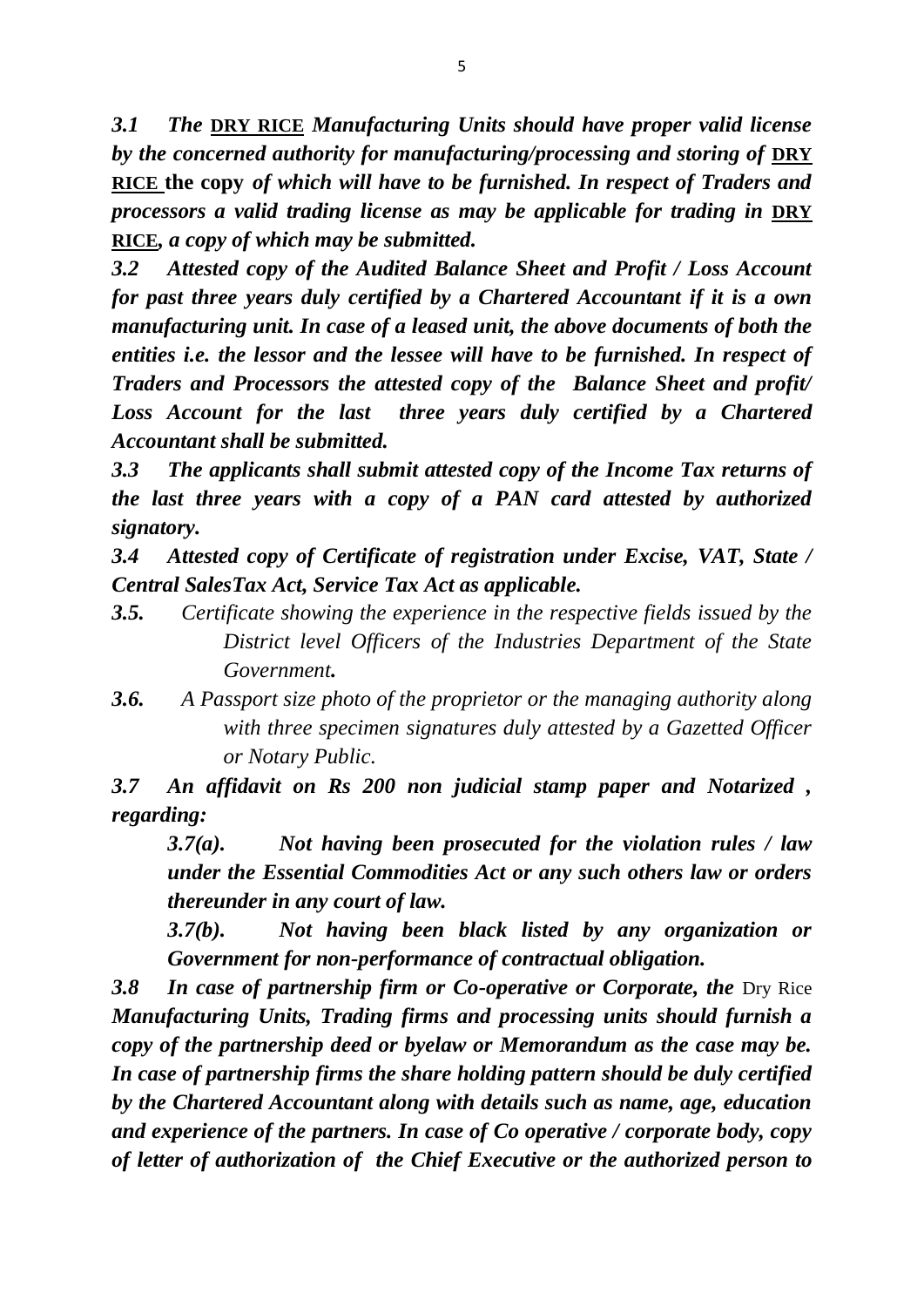*register and participate in the e-procurement/tender process should be furnished.*

*3.9 In case of supplier who has entered into lease agreement with the* **DRY RICE** *manufacturing Units, the copy of the legally registered lease agreement duly certified by the Charted Accountant shall be enclosed.*

*3.10 The* **DRY RICE** *Manufacturing Units, Trading firms should furnish letter of authority or power of attorney for having authorized the person to sign the documents on behalf of the firm or society or corporate body. Attestation of signature of such authorized signatory from the Bank where the firm is having its account is essential.*

*3.11 The address proof of the authorized signatory viz. Telephone bill/copy of Passport /Electricity bill/ voter ID proof/Aadhar Card should be submitted along with the application. The address proof in respect of the firm shall be either certificate of registration or certificate of incorporation issued by the authority concerned.*

*3.12. Bank Account details of the firm along with the IFSC code, Branch details and address shall be furnished in the letterhead of the firm.*

# 3.13. **Details of online payment are given separately in the Appendix attached with the tender document.**

# **4. SPECIAL INSTRUCTIONS TO THE BIDDER FOR THE E-SUBMISSION OF THE BIDS**

- 4.1 Bidder should do the registration in the tender site http://etenders.kerala.gov.in using the option available. Then the Digital Signature Registration has to be done with the e-token, after logging into the site. The e-token may be obtained from one of the authorized certifying authorities such as SIFY/TCS/nCode.
- 4.2 If there is any clarification, this may be obtained online through the tender site or through the contract details. The Bidder should take into account the Corrigendum if any published before submitting the bids through online.
- 4.3 After the bid submission, the acknowledgement number given by the etendering system should be printed by the bidder and kept as a record of evidence for online submission of bid for the particular tender.
- 4.4 The Tender Inviting Authority (TIA) will not be held responsible for any sort of delay or difficulties faced during the submission of bids through online by the bidders.
- 4.5 The bidder should submit the bid documents by online mode through the site http://etenders.kerala.gov.in .
- 4.6 Each documents to be uploaded through online for the tenders less than 2 MB. If any document is more than2 MB, it can be converted to rar/zip format and then the same can be uploaded. However if the file size is less